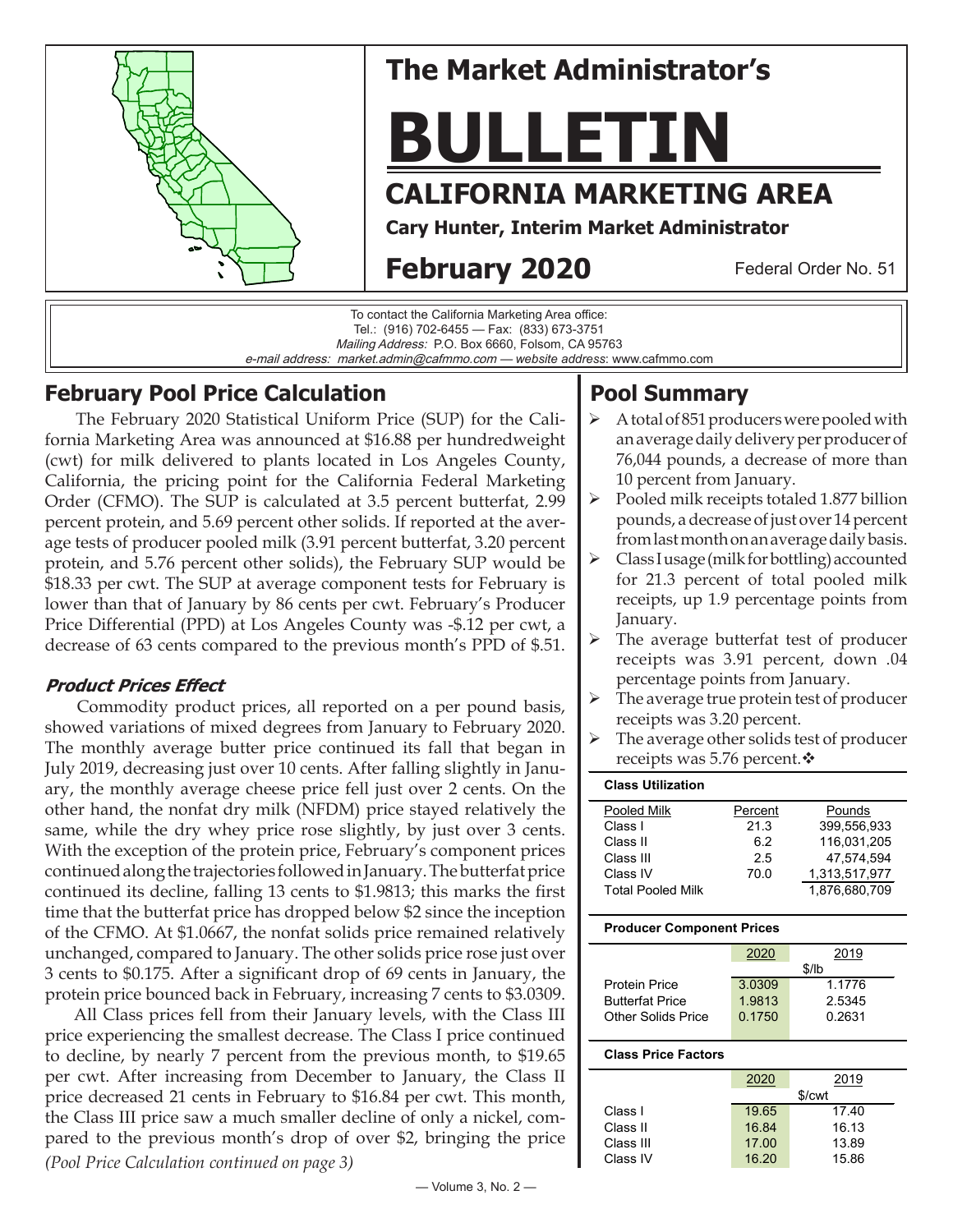## **Commodity Product Prices: The Backbone of Federal Order Prices**

The prices of dairy commodities underlying Federal Order prices have experienced mixed trends since the inception of the California Federal Milk Marketing Order (CFMO) in November 2018. Figure 1 shows the month-

ly average prices of butter, nonfat dry milk (NFDM), cheese, and whey, published in the Agricultural Marketing Service (AMS) National Dairy Product Sales Report (NDPSR). The NFDM and whey monthly average prices are fairly stable, with NFDM strengthening slightly and whey weakening slightly over the course of sixteen months. While relatively constant from November 2018 to June 2019, the butter monthly average price began to fall in summer 2019. The cheese price, on the other hand, steadily rose until November 2019, then fell.

 As a refresher, the CFMO uses component pricing, which



begins with commodity product prices published in the NDPSR; AMS calculates these prices and subsequent component values based on its weekly surveys of plants across the country, which then feed into the class prices. In contrast, the previous program under the California Department of Food and Agriculture (CDFA) used commodity



prices from various entities, including the Chicago Mercantile Exchange (CME) for butter and cheese prices.

#### **Different Sources, Similar Trends**

Despite the difference in sources, the monthly average product prices that form the basis for the current pricing structure and those for the previous program tend to move together for a given commodity. For example, the monthly average block and barrel cheddar cheese prices published in the NDPSR exhibit similar trends to those in the CME from November 2018 to February 2020, as evidenced in Figure 2. The NDPSR prices are slightly above and lag the CME prices for most months in the time period; however, averaging at about a quarter of a cent for barrels and less than a fifth of a cent for blocks over

the sixteen-month period, the difference is generally insignificant. A strong relationship between the two is expected because most cheese sold in the country is priced in relation to the CME cash market. Dairy commodity price data is available through various reports; discerning between them can be compli-

cated. More information on the NDPSR and Dairy Mandatory Price Reporting is available at https://www.ams. usda.gov/rules-regulations/mmr/dmr. $\diamond$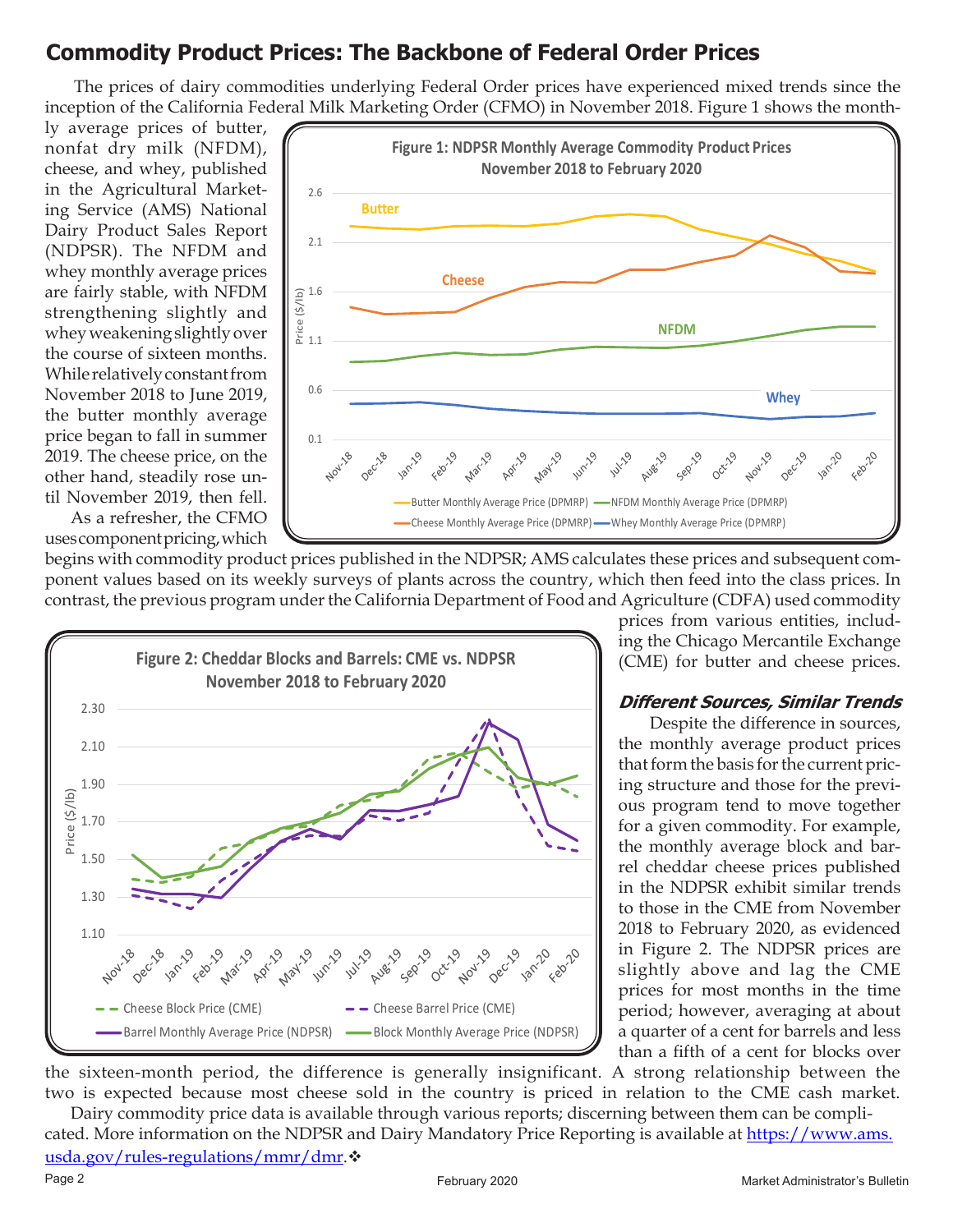## **Pooled Production by State and County**

 Pooled production by state and county under the California Federal Marketing Order (CFMO) is now available on the CFMO website at https://cafmmo.com/publications/statistical-reports/. Published production data includes only pooled milk and may not reflect the total production in each state or county in any given month. Handlers have the option to pool or not pool milk utilized in classes other than Class I at their discretion. The rationale for pooling or not pooling manufacturing class milk (Classes II, III, and IV) depends upon the relationship between



class prices and the Statistical Uniform Price (SUP). During different periods last year, the price relationships favored the de-pooling of milk and, as a result, large volumes were de-pooled from the order during some months of 2019. Accordingly, published data may not exhibit the entirety of state and county milk production.

 The accompanying map exhibits the top pooled milk producing counties in California for all of 2019. Tulare County leads all counties with more than six billion pounds of pooled milk in 2019. Next are Merced and Kern Counties, each with more than three billion pounds of pooled milk in 2019. Stanislaus County is the fourth highest producer of

pooled milk with just under three billion pounds, followed by Kings County with more than two billion pounds of pooled production. The accompanying map also illustrates that a large portion of CFMO pooled milk in 2019 came from the Central Valley, nearly 26 billion pounds from the depicted counties south of Sacramento County. A total of 1.25 billion pounds of milk came from the top producing counties north of San Joaquin County—Sonoma, Sacramento, Glenn, Humboldt, and Marin counties. The cumulative pooled production of those five counties, if taken as one, would rank ninth amongst counties in the state behind Madera County and ahead of Riverside County.

### **Pool Price Calculation** *(continued from page 1)*

to \$17 per cwt. Finally, the Class IV price fell 45 cents in February to \$16.20 per cwt. While all four Class prices, as well as the SUP, decreased from January to February 2020, it is important to note that they remain significantly above their February 2019 levels.

#### **Producer Price Differential**

 The Producer Price Differential (PPD) turned negative for February 2020, though not as negative as last fall's values. This can be explained by the difference in magnitudes of the Class price decreases and the protein price increase. Of the four Class prices, the Class III price experienced the smallest decrease. Recall that the price for the components in producer milk—butterfat, protein, and other solids—are the same as the component prices that make up the Class III price. A smaller Class III price decline relative to the other Classes meant that the Class III component value of the pool was greater than the total value of milk in the pool, resulting in a slightly negative PPD of -\$0.12 per cwt. Refer to the price computation on Page 4 for more details on February's calculation.  $\bullet$